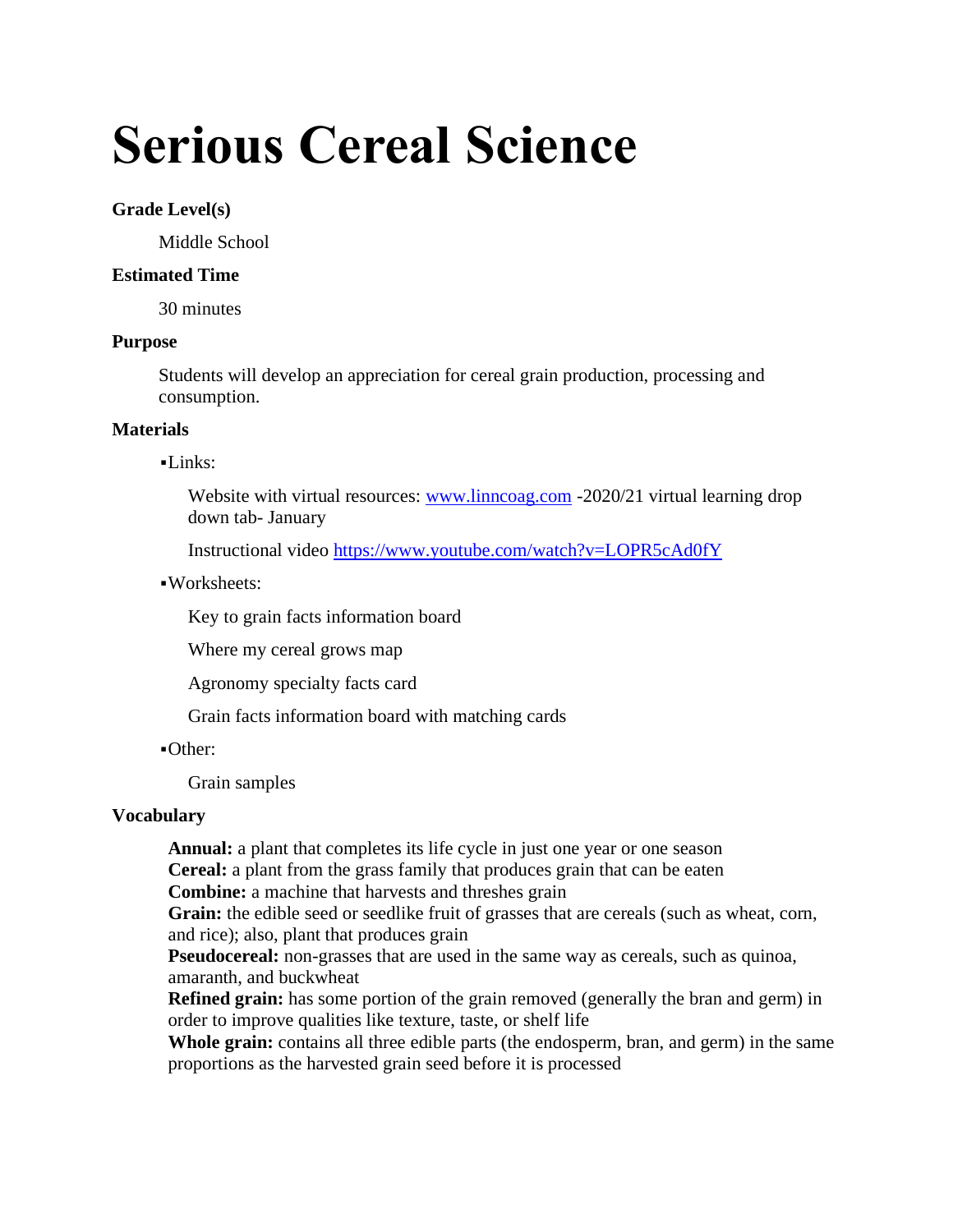#### **Interest Approach – Engagement**

Ask students if they can tell you what the main ingredient in most breakfast cereals is. *(grain, such as wheat, corn, rice, etc.) Show them the samples and see if they can identify.* 

#### **Background - Agricultural Connections**

Without the **grains** grown on American farms, the grocery store **cereal** shelves would be empty (as would other shelves). Consumers and business owners alike need farmers to produce the raw ingredients to fill factories, trucks, and stores, and to provide jobs along the way (graphic designers for packaging, engineers in processing, food scientists, etc.). In fact, the person who designs the box for Tony the Tiger's Frosted Flakes® owes his or her livelihood to the fact that someone grows corn. About one out of every eleven Americans (or 9%) rely on agriculture for employment. It's hard to imagine an empty cereal aisle at your favorite grocery store, and it's easy to forget that all of the cereals came from a farmer's field.

The grains that occupy the top of the ingredients lists on our cereal boxes are the seeds of grasses, and they have been an important part of the human diet for thousands of years. Around the world, early agriculture included the domestication and cultivation of grasses for the grains they produce. Wheat was domesticated in the Fertile Crescent of the Middle East, rice in the river valleys of ancient China, and corn in what is today central Mexico. Early agriculturalists in the Andes Mountains of South America did not domesticate grass for grain, but rather a broadleaf plant called quinoa (keen wah), which is more closely related to beets and spinach than to grasses. Quinoa produces seeds that can be cooked and eaten like grains, and is often grouped as a pseudocereal. Today, quinoa and other **pseudocereals** are growing in popularity due to their high nutrient content, their ability to grow in conditions not suited to true cereals, and rising demand for wheat-free grain alternatives. Quinoa even cooks up into a tasty, hot breakfast cereal.

Although they are all **annual** grains, wheat, corn, and rice require different growing conditions to produce a bountiful crop. Rice requires a consistently warm growing season and constantly moist soil. Rice fields are often flooded to prevent weed competition. Corn also grows best in areas that have hot summers, although it can tolerate much lower temperatures than rice. Corn needs fertile soils and regular rain or irrigation throughout the season. In contrast, wheat is a cool season crop that requires less water than rice or corn. Wheat grows during the cool, moist spring and matures best during a warm, dry summer. Quinoa is uniquely suited to growing at high altitudes and can tolerate poor soils. High summer temperatures will reduce yields. Over time, plant breeders working together with farmers and agronomists have vastly improved the productivity of these grains and the range of growing conditions in which they can thrive. Less work has been done to improve pseudocereals like quinoa, making this an area with great potential for future plant breeders and farmers as well as for engineers, food scientists, and others to develop methods for processing, utilizing, and marketing these new crops.

Most grains are harvested mechanically with a **combine** after the plants have begun to dry in the field. It is important for grains to be kept dry during harvest to prevent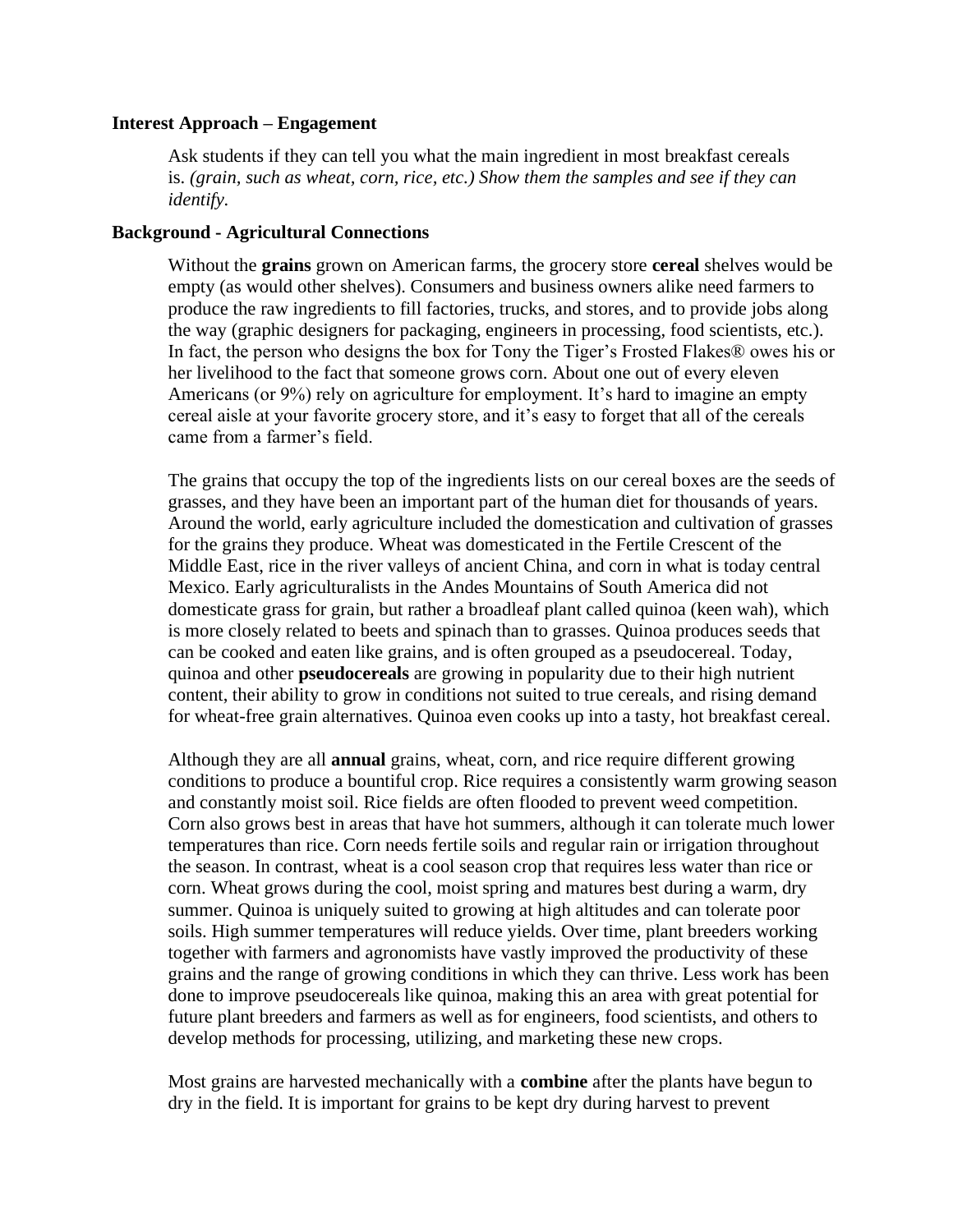sprouting. Grains grown on a commercial scale are then sent to a mill where they will be cleaned, ground, and further processed to produce a wide variety of products. All **whole grains** contain three basic parts: endosperm, germ, and bran. When grains are milled, these parts are often separated. Whole grain products contain all three of these components in their original proportions. White flour and white rice have had the germ and bran removed, which contain the majority of the vitamins, minerals, and antioxidants found in the grain. These refined grains tend to store longer and have a sweeter taste. They are often enriched to return some of the nutritional content that is lost in the refining process. Corn is the most processed grain. Corn-derived ingredients can be found in thousands of products ranging from snack foods to plastics. Many people are employed in the processing, quality control, distribution, and sales of grains.

Just as grains were foundational in the of advent agriculture thousands of years ago, they continue to play a central role in agriculture and food security today. Corn, rice, and wheat provide more than half of the calories consumed by people worldwide. The science of cereal science is serious business! Students interested in a career in cereal science are required to study basic science education: biology, mathematics, and physics. Further study in chemistry, food processing, engineering, microbiology, nutrition, milling, or plant science offers students a wide range of opportunities for careers in cereal processing, food science, foods and nutrition, organic chemistry, biochemistry, or agriculture. Education in the aforementioned field of cereal science may include two-year technical degrees, four-year bachelor of science degrees, or postgraduate degrees.

# **Procedures**

- 1. Divide your students into groups of four.
- 2. Distribute to each group: one bag of each seed sample (corn, rice, quinoa, and wheat), one set of *Agronomy Specialist Fact Cards*, one set of *Grain Facts Matching Cards*, and one *Grain Facts Information Board*.
- 3. Once they've identified the seeds, instruct students to distribute one *Agronomy Specialist Fact Card* to each member of the group.
- 4. The fact cards will make each student an "agronomy specialist" in corn, rice, quinoa, or wheat. Each student should read his or her fact card carefully. Students may take notes or use transparency markers to highlight important information—after reading their cards, they should be able to act like specialists! Let students re-identify their seeds at this time if needed.
- 5. Students should mix up or shuffle the *Grain Facts Matching Cards*
- 6. Instruct students to take turns picking a card and trying to match the card to the appropriate place on the *Grain Facts Information Board*. If they do not know where to match the card, they should consult the group's specialist in the relevant crop. The specialist may respond from memory, read his or her fact card, or reference notes to help determine a match.
- 7. The activity is finished when the information board is complete. Teachers may wish to post the answer key at the end of the activity and allow students to self-check their answers.
- 8. Provide each group with a *Where My Cereal Grows Map* and four different color markers. Using their knowledge as specialists, students should place a colored dot in each of the major grain producing states. (Instructions are on the map.)